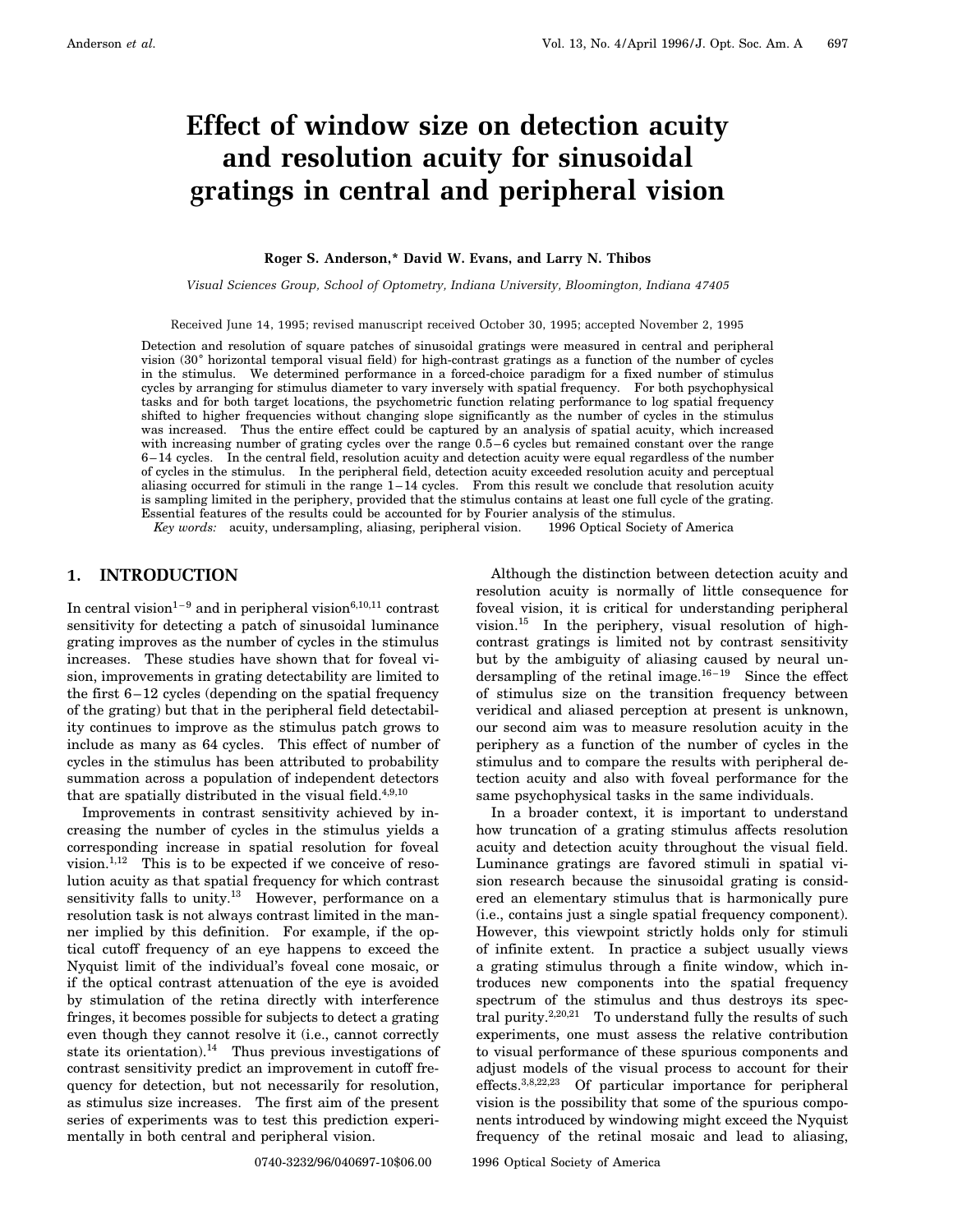perhaps affecting the resolution of other frequency components in the stimulus. Thus the possibility exists that windowing will affect resolution acuity in the periphery in a way that is fundamentally different from its effect in central vision, which is protected from aliasing by low-pass spatial filtering by the eye's optical system.<sup>24</sup> Accordingly, our third aim was to uncover evidence of the significance of windowing for peripheral resolution.

# **2. METHODS**

### **A. Subjects**

Monocular visual performance was measured in the central and peripheral fields for the three authors viewing with the right eye (the left eye was occluded). For foveal experiments, refractive errors were corrected with ophthalmic lenses centered on the line of sight. For peripheral experiments, the subject fixated an illuminated cross at a distance of 3 m while peripherally viewing the stimulus, which was also located 3 m from the observer but was displaced 30 $^{\circ}$  along the horizontal meridian into the temporal field. The refractive error of the eye for this eccentric location was determined by retinoscopy and corrected with the appropriate spectacle lenses placed in front of the eye, in line with peripheral target but outside the line of sight for the fixation target. Pupil size was in the range 4–5 mm for all subjects.

### **B. Stimulus**

Square patches of high-contrast (80%) sine wave gratings were displayed in the center of a gamma-corrected monochrome monitor (48-cm diagonal, 256-bit luminance resolution; Radius, Inc.) controlled by a Macintosh computer. The uniform region of the display surrounding the stimulus patch was set equal to the space-average luminance  $(L_0 = 40 \text{ cd/m}^2)$  of the grating. We verified that the mean luminance of the grating patch matched the luminance of the surround by viewing the monitor foveally through a positive blurring lens, which rendered the grating unresolvable. No luminance difference between the stimulus patch and the surround could be discerned. The monitor was viewed against a large uniform wall of approximately the same mean luminance as the computer display. Viewing distance was 7 m for foveal targets and 3 m for peripheral targets. This difference in viewing distance was necessary to yield a threshold stimulus that was small compared with the dimensions of the monitor yet large compared with individual pixels. The largest target used in this study occupied  $\sim$  10% of the total area of the display.

For each session a grating with a fixed number of cycles (0.5, 1, 2, 3, 4, 5, 6, 8, 10, 12, or 14 cycles) was used. The diameter of the patch was scaled up or down to vary the spatial frequency according to the following formula: spatial frequency  $=$  number of cycles/stimulus diameter. In this way we emulated the classic paradigm introduced by Wertheim<sup>25</sup> in which the viewing distance of a fixed grid is varied to control spatial frequency. However, we avoided the problem of stimulus defocus normally associated with Wertheim's method, because the viewing distance to our target was constant. One advantage of varying stimulus size, rather than the number of cycles, to manipulate spatial frequency is that the shape of the spatial frequency spectrum of the stimulus remains constant throughout a session, with only the scale of the spectrum changing (see Appendix A).

To reduce edge effects $21,23$  we damped the last half-cycle on each end of the grating by multiplying local contrast by an extended cosine bell function as follows: Let *N* be the number of cycles and  $L(x, N)$  be the luminance profile in a direction *x* perpendicular to the bars of the grating. Then the luminance profile of the stimulus is given by

$$
L(x, N) = L_0[1 + W(x, N)C \sin 2\pi x], \tag{1}
$$

where the window function  $W(x, N)$  is constant over the central  $N-1$  cycles of the stimulus and at each end is a half-cycle of a raised cosine function with the same period as the grating. For example, to produce a grating patch with six cycles we defined the window by the following equation:

$$
W(x, N = 6)
$$
  
= 1 \t(-2.5 \le x \le 2.5)  
= 0.5[1 + cos 2\pi(x - 2.5)] \t(2.5 < x \le 3)  
= 0.5[1 + cos 2\pi(x + 2.5)] \t(-3 \le x < -2.5)  
= 0 \t(|x| > 3), \t(2)

where  $x$  is in units of number of cycles. Figure 1 illustrates the spatial profile of the window defined in Eq. (2) and the corresponding stimulus defined by Eq. (1) plus a few other examples of windowed grating stimuli. For the case of  $N = 1$  or  $N = 1/2$  the window had no plateau region in the middle but was simply one full cycle of a raised cosine function with the same period as the grating.

### **C. Protocol for Measuring Detection Acuity**

Psychometric functions for contrast detection as a function of spatial frequency were measured with a twointerval forced-choice paradigm in which a patch of grating was presented in either the first or the second temporal interval.<sup>19</sup> The other interval contained a uniform field of the same mean luminance as the grating.



Fig. 1. Luminance profiles of windowed gratings. Profiles in the orthogonal direction (parallel to bars of the grating) were constant.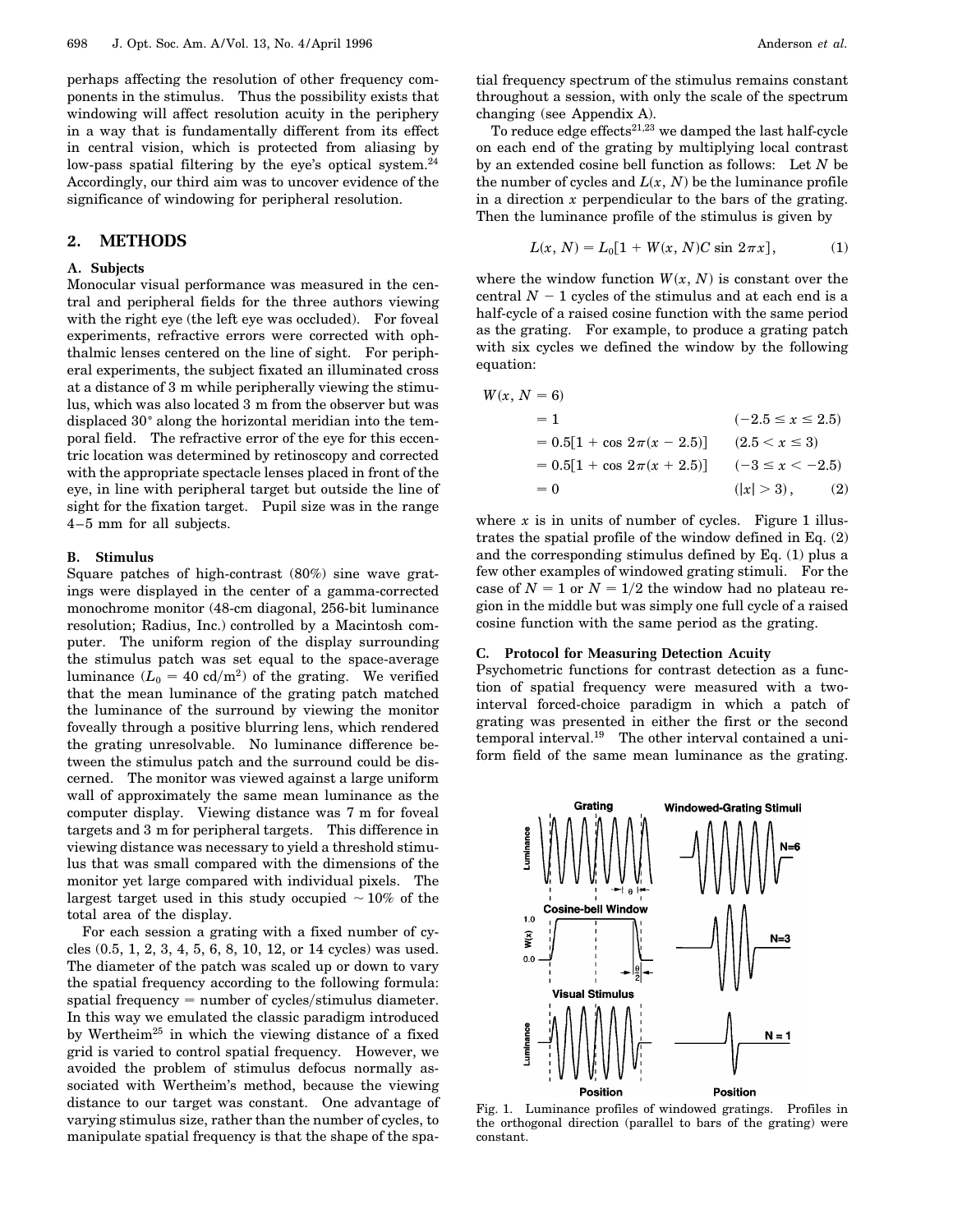The grating was randomly presented in either horizontal or vertical orientation, and stimulus duration was controlled by the subject. The subject's task was to indicate which interval contained spatial contrast (i.e., was *not* uniform). Each session randomly interleaved five horizontal and five vertical targets at each of seven different stimulus sizes. Performance for a given spatial frequency was averaged across the two stimulus orientations.

### **D. Protocol for Measuring Resolution Acuity**

Psychometric functions for grating resolution as a function of spatial frequency were measured with an orientation identification task.19 A two-alternative forced-choice paradigm was used in which each stimulus trial contained a grating chosen randomly to be oriented either vertically or horizontally. The subject's task was to indicate which orientation was present on each trial. Each session randomly interleaved 10 horizontal and 10 vertical targets at each of 7 different stimulus sizes. To compensate for the fact that resolution acuity varies systematically with orientation in the peripheral field<sup>19,26,27</sup> we used slightly different spatial frequency ranges for vertical and horizontal gratings. We averaged results across orientation by first determining the mean spatial frequencies of corresponding pairs of vertical and horizontal stimuli and then averaging performance at each mean frequency.

### **E. Data Analysis**

Weibull psychometric functions<sup>28</sup> of negative slope having the functional form

$$
P(f) = 0.5 + 0.5 \exp[-(f/\alpha)^{\beta}] \tag{3}
$$

were fitted to experimental data by the method of least squares. In Eq.  $(3)$ ,  $f$  is the spatial frequency of the grating,  $\alpha$  is the value of f for which the slope of the curve is greatest when plotted on a log *f* abscissa, and  $\beta$  is a steepness parameter that equals 2.36 times the slope on a log *f* axis, at the point  $f = \alpha$ . We adopted the usual convention of taking  $f = \alpha$  as a measure of cutoff spatial frequency, which in this case corresponds to a 68% correct criterion. To quantify the transition zone of spatial frequencies for which performance falls from nearly flawless to nearly chance levels, we define

$$
\frac{\Delta f}{f} = \frac{f_{55\%} - f_{95\%}}{f_{68\%}} = 2.3^{1/\beta} - 0.1^{1/\beta},\tag{4}
$$

where  $f_c$  is the spatial frequency that corresponds to probability *c*.

# **3. RESULTS**

### **A. Grating Detection for Foveal Vision**

Psychometric functions for the detection of a high-contrast grating in central vision are illustrated in Fig. 2A for subject RSA. Each of the 10 data sets describes performance for a patch of grating containing a fixed number of cycles with fixed contrast, as a function of the spatial frequency of the stimulus. When spatial frequency was plotted on a logarithmic scale the different curves all had approximately the same shape, regardless of the number of cycles

contained in the stimulus. The main effect of increasing the number of cycles in the stimulus was a parallel shift of the psychometric function toward higher spatial frequencies. This effect was more pronounced when the stimulus contained only a few cycles of the grating, and the individual curves tended to overlap when the stimulus contained many cycles. Results for the other two subjects were nearly identical to that shown in Fig. 2A.<sup>29</sup>

We obtained quantitative support for these impressions by fitting Weibull functions to individual data sets to estimate parameters  $\alpha$  (acuity) and  $\beta$  (proportional to slope) for each empirical psychometric function. Pairwise differences in the  $\beta$  values obtained for different number of cycles in the test stimulus lacked statistical significance (*t*-test, 5% level). With this justification we pooled the data from different stimulus conditions to get a more reliable estimate of a common slope that would apply to all the data sets in Fig. 2A. We did pooling by first normalizing the spatial frequency variable in each data set by dividing by the corresponding value of  $\alpha$ . In effect, this normalization procedure shifts each of the psychometric functions parallel along the abscissa until the inflection points of all the curves coincide. The result is shown in Fig. 2B, along with the best-fitting Weibull function, for which  $\beta = 10.57$  with an estimated standard error of 0.57. When the same analysis was performed on the data from the other subjects a similar result emerged, as may be seen from tabulated regression parameters displayed in Table 1. As there was little intersubject variability in



Fig. 2. Psychometric functions for detection of gratings. Spatial frequency is plotted in physical units in A and on an expanded scale of normalized units in B. The symbol key shows the number of cycles (cyc) in the visual stimulus. The slope of Weibull function fitted to pooled data in B was averaged with similar slopes from other subjects (see Table 1), and the mean value was used to create the template curve fit to each of the individual data sets in A as shown. In this and subsequent figures,  $\frac{cyc}{deg}$  stands for cycles per degree  $\frac{c}{deg}$ ).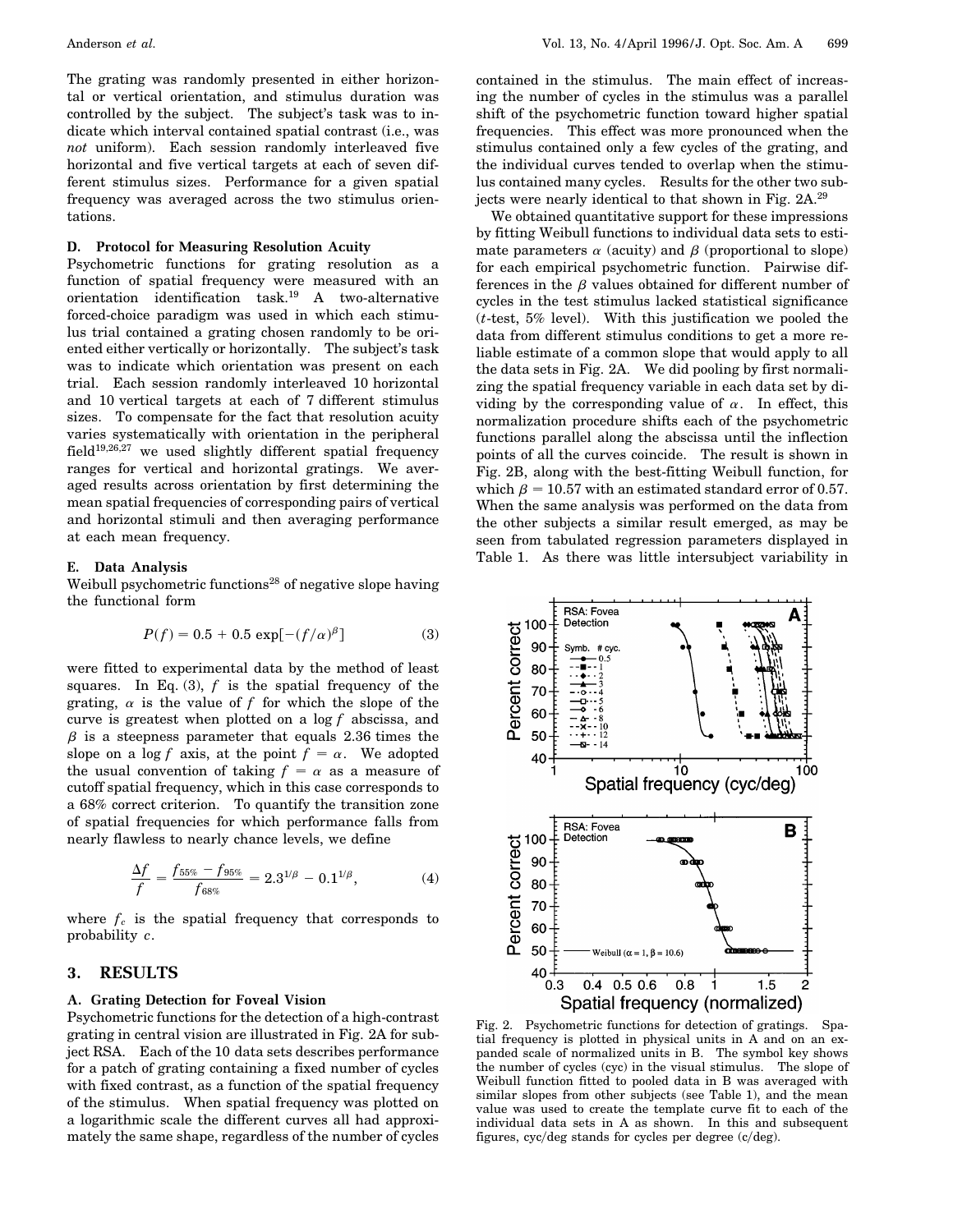Table 1. Estimate of Regression Parameter  $\beta$ **(and Standard Error of the Estimate) for Normalized Psychometric Functions in Central and Peripheral Vision for Three Subjects and Two Psychophysical Tasks**

|            | Central Field    |             | Peripheral Field |            |
|------------|------------------|-------------|------------------|------------|
| Subject    | $_{\rm{Detect}}$ | Resolve     | Detect           | Resolve    |
| <b>RSA</b> | 10.57(0.57)      | 10.97(0.68) | 7.80(0.55)       | 8.93(0.69) |
| <b>LNT</b> | 10.18(0.73)      | 9.85(0.67)  | 7.78(0.49)       | 7.98(0.48) |
| <b>DWE</b> | 10.34(0.68)      | 9.94(0.61)  | 7.47(0.54)       | 8.83(0.62) |
| Mean       | 10.36            | 10.25       | 7.68             | 8.58       |



Fig. 3. Psychometric functions for resolution of gratings in central vision. Weibull template is the same as in Fig. 2.

these regression results, we incorporated the mean value  $\beta$  = 10.3 into the Weibull equation and refitted the original data with  $\alpha$  as the only free parameter. The results, shown by the solid curves in Fig. 2A, provided an adequate fit to the individual data sets illustrated here, and the same was true for the other subjects as well.<sup>29</sup> This discovery that  $\beta$  is invariant with number of cycles in the stimulus held also for the resolution task and proved to be true for peripheral vision as well, as documented below.

### **B. Grating Resolution for Foveal Vision**

Psychometric functions obtained for the orientationidentification task used to measure foveal resolution performance were virtually identical to those obtained for the detection task. As illustrated in Fig. 3, all the curves have approximately the same shape regardless of the number of cycles contained in the stimulus, and the main effect of increasing the number of cycles was a parallel shift of the psychometric function toward higher spatial frequencies. Accordingly, we fitted a Weibull function to the pooled data sets (as described above) for each subject and again found little individual variability (see Table 1). The mean value of  $\beta$  for the three subjects was 10.25, which is essentially the same result obtained for detection. We therefore adopted the same template used in Fig. 2A to fit the individual data sets of Fig. 3 as shown.

# **C. Grating Detection and Resolution**

# **for Peripheral Vision**

Performance measured in peripheral vision, shown for the detection task in Fig. 4 and for the resolution task in Fig. 5, was qualitatively similar to foveal performance but quantitatively different. Psychometric functions were well fitted by a series of parallel Weibull functions but with significantly lower slope than obtained foveally. The average  $\beta$  value for the three subjects was 7.68 for detection and 8.58 for resolution (Table 1). This slight difference for the two tasks was comparable in magnitude to the statistical uncertainty in  $\beta$  values for the pooled data from each of the individual subjects, and therefore we adopted the mean value of  $\beta = 8.2$  to create a common template that adequately described all the individual data sets shown in Figs. 4 and 5.

### **D. Variation of Acuity with Number of Cycles**

Since varying the number of cycles in the stimulus shifted the psychometric function along the abscissa without changing slope significantly, the entire effect is captured by an analysis of acuity, as specified by the Weibull parameter  $\alpha$ . Figure 6 shows how acuity varied with number of cycles for the two tasks of detection and resolution in the fovea and in the periphery for each of the three subjects tested. In every case, acuity increased rapidly with increasing number of cycles up to approximately 6 cycles and then remained constant as the number of cycles increased to 14. For foveal vision the results were indistinguishable for the two psychophysical tasks, but for peripheral vision we found that detection acuity was always superior to resolution acuity, provided there was at least one cycle visible in the stimulus. For spatial frequencies lying above the resolution limit, but below the detection limit, subjects reported the perception of spatial aliasing similar to those described previously for interferometric fringes in peripheral vision.<sup>17,30</sup>



Fig. 4. Psychometric functions for detection of gratings in peripheral vision  $(30°$  eccentricity, temporal field). The template is a Weibull function with  $\beta = 8.2$ .



Fig. 5. Psychometric functions for resolution of gratings in peri-<br>pheral vision (30° eccentricity, temporal field). The template is the same as in Fig. 4.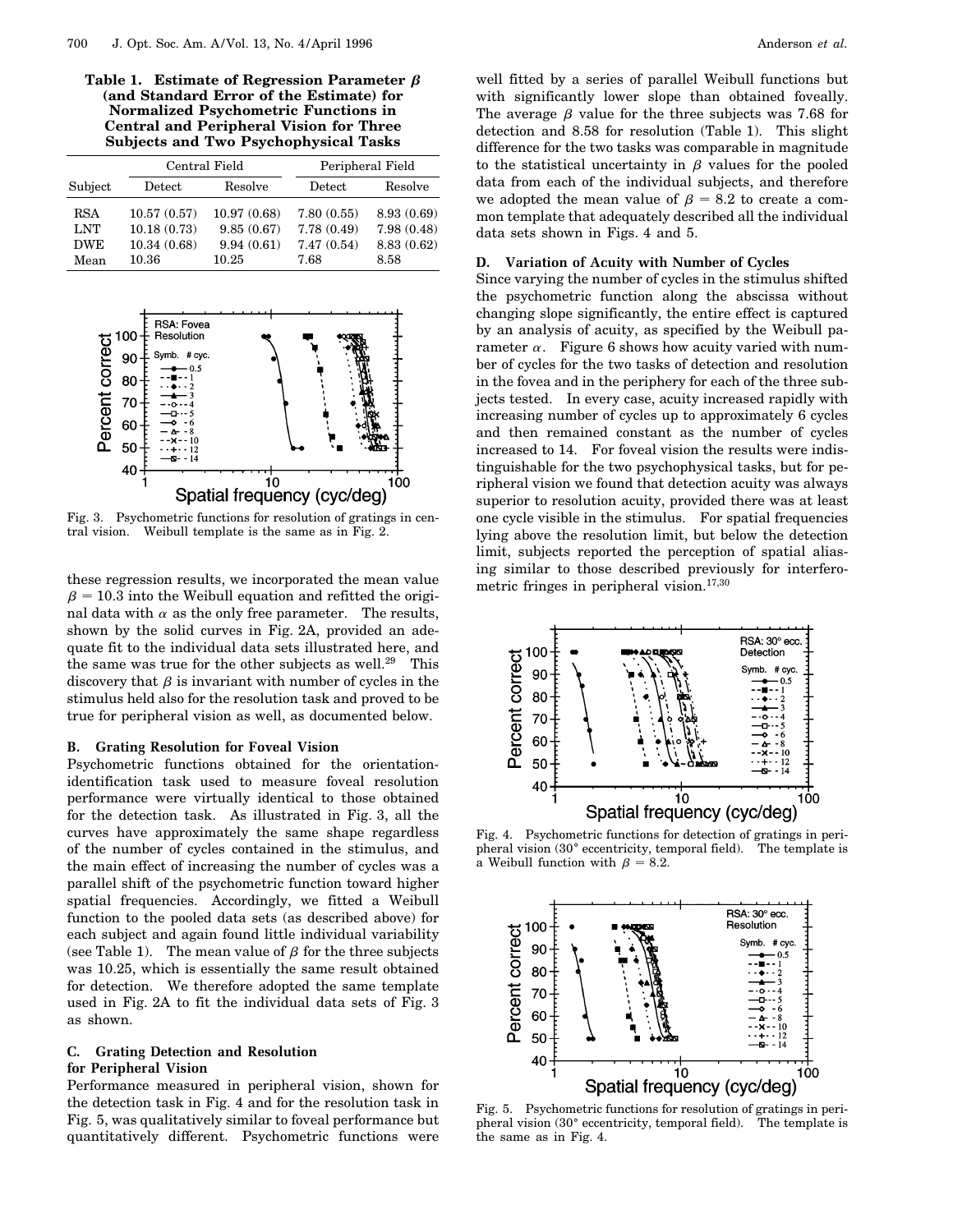

Fig. 6. Highest detectable (squares) and highest resolvable (triangles) spatial frequencies for windowed gratings located in central (open symbols) or in peripheral  $(30°)$  temporal; filled symbols) visual fields (three subjects), as a function of number of cycles in the window. Performance improves up to  $\sim$  6 cycles/window in each condition.



Fig. 7. Mean acuity for the three subjects of Fig. 6 plotted on logarithmic axes. The shaded area delimits the combination of stimulus parameters for which perceptual aliasing occurs. The smooth curves are the prediction of an energy-dispersion model defined in Appendix A. The inset shows model parameters  $(F, k)$ , determined by least-squares regression.

Since there was little intersubject variability evident in the results in Fig. 6, we averaged the data across subjects and plotted the results on a logarithmic abscissa, as shown in Fig. 7, to emphasize the range between 1–6 cycles where acuity changes most rapidly. The smooth curves drawn through the data symbols represent the predictions of a stimulus-based model introduced in Section 4 that emerged from a spectral analysis of the windowed grating stimuli. These curves all have the same shape and are translated vertically and horizontally to best fit the data (method of least squares; correlation coefficient  $R > 0.98$  in every case; regression parameters given in the inset of Fig. 7. The aliasing zone of frequencies between detection and resolution limits in peripheral vision, marked by the shaded region in Fig. 7, diminished as the number of cycles was reduced and vanished when the visual stimulus contained less than one full cycle of the grating target.

## **4. DISCUSSION**

# **A. Relationship between Number of Cycles and Performance**

The present study demonstrates that the main effect on visual performance produced by changing the number of cycles in a patch of high-contrast grating is to translate the psychometric function laterally along the logarithmic spatial frequency axis (Figs. 2–5). This result was obtained regardless of whether the visual task was contrast detection or spatial resolution and regardless of whether the stimulus was located in central or peripheral fields. To quantify this Weber's-law type of behavior we fitted the data with theoretical Weibull functions and found that, for both psychophysical tasks in central vision, the transition from 95% to 55% correct occurs for a 28% change in spatial frequency [i.e.,  $\Delta f/f = 0.28$  for  $\beta = 10.3$ ; see Eq. (4)], independently of the number of cycles. Psychometric functions were slightly flatter in peripheral vision  $(\Delta f)/f = 0.35$ , average  $\beta = 8.2$ ) but were considerably steeper than psychometric functions reported for other visual tasks. $28,31$  These results complement a recent demonstration<sup>19</sup> that the slopes of psychometric functions for acuity tasks are independent of stimulus eccentricity when the stimulus size is constant (compared with the present paradigm in which the number of cycles was held constant as frequency varied) but are steeper for the resolution task than for the detection task.

Estimates of resolution acuity derived from the psychometric functions that we measured for central vision confirm the earlier study of  $Pokorny$ ,<sup>1</sup> who found no improvement in resolution for gratings containing more than approximately eight cycles at retinal illuminance levels comparable with those of the present experiments. Although most previous studies of the effect of grating size have measured contrast sensitivity rather than acuity, we would expect the two measures to vary in the same way if acuity were conceived as the end point of the contrast sensitivity function.13 Present results support this viewpoint for central vision by showing that cutoff spatial frequency for contrast detection improves as the grating patch increases up to a critical value of approximately six cycles, which agrees with previous experiments that showed similar trends for contrast sensitivity. $1-9$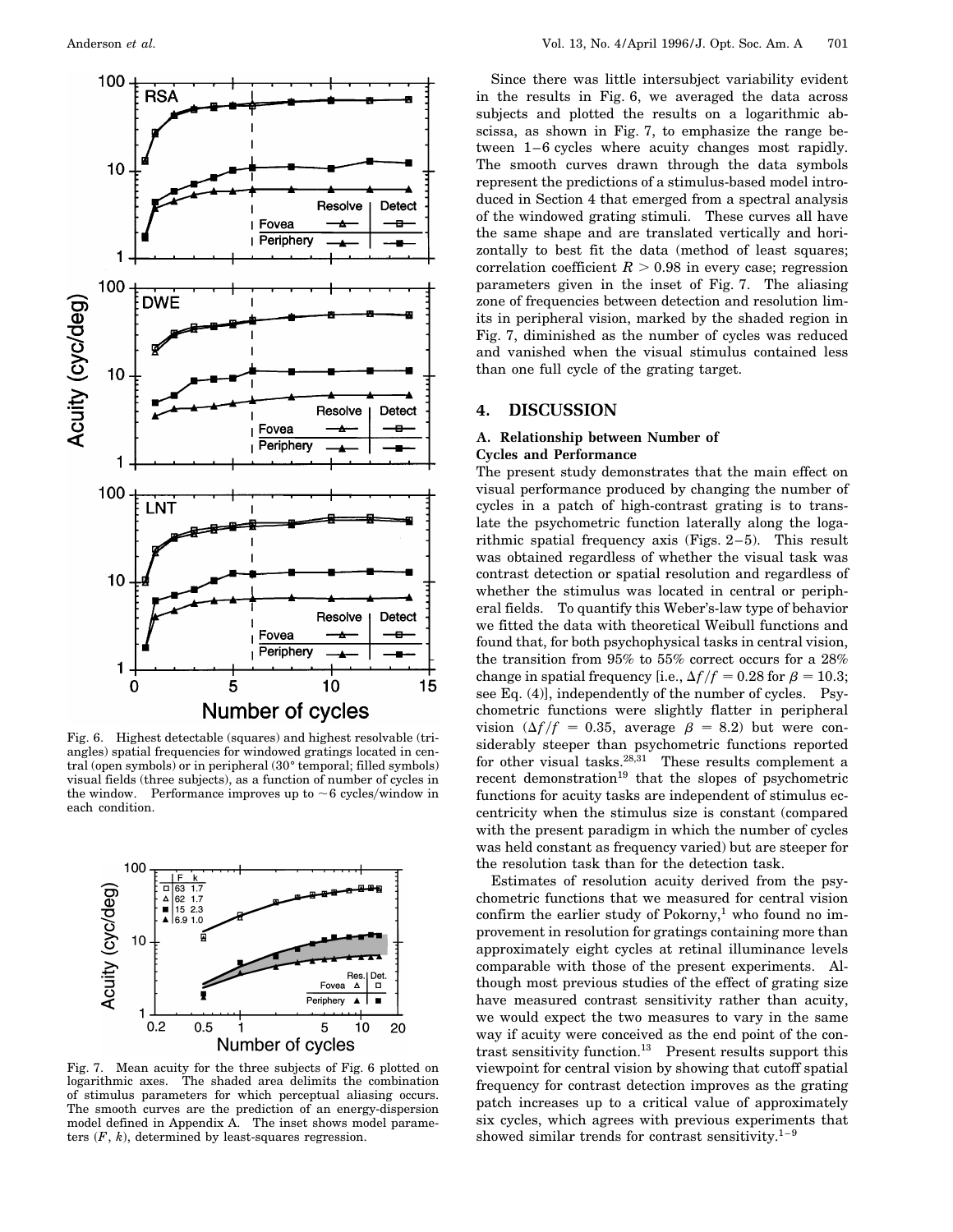Robson and Graham10 found that in peripheral vision contrast sensitivity continues to improve as the grating grows to include as many as 64 cycles, but we found no evidence of a corresponding increase in cutoff spatial frequency for detection beyond approximately six cycles. Neither did we find evidence of increases in peripheral resolution acuity beyond six cycles, but that result is not in conflict with continued improvements in contrast sensitivity because peripheral resolution is sampling limited, not contrast limited. This point was underscored by recent experiments demonstrating that stimulus contrast can vary over a large range (10–80%) without effect on peripheral resolution acuity.19

### **B. Differences between Detection and Resolution**

For central vision no significant difference between detection acuity and resolution acuity was found, regardless of the number of cycles in the grating stimulus. However, in peripheral vision we found a significant difference between the rates of change of detection acuity and resolution acuity with number of cycles in the stimulus. As a result, the range of spatial frequencies for which detection acuity exceeded resolution acuity, and for which subjects reported subjective aliasing, narrowed as the number of cycles in the stimulus was reduced and vanished altogether when less than one full cycle was present. One implication of this result is that peripheral resolution remains sampling limited even for grating patches containing just a few cycles, provided that the retinal image is clearly focused.

The preceding conclusion raises an interesting question: If peripheral resolution is limited by neural undersampling,<sup>32</sup> why would the Nyquist transition frequency separating veridical from aliased perception vary with the number of cycles in the stimulus at a fixed retinal location? In any simple model of neural sampling, the Nyquist frequency is a fixed quantity set by the sampling density of the neural array and therefore should be independent of stimulus parameters. In what follows we attempt to resolve this paradox by examining more closely the spatial frequency content of a windowed grating.

### **C. Energy-Dispersion Model of the Effect of Windowing on Resolution Acuity**

From a Fourier analysis perspective, when an extended grating is truncated by a finite aperture some of the stimulus energy is dispersed into regions of the spatial frequency spectrum above and below the characteristic frequency of the grating. This dispersive effect of windowing can be modeled quantitatively in the frequency domain as a convolution of the spectrum of the grating with the spectrum of the aperture function. To visualize the result we computed the amplitude spectra of the stimuli used in the present series of experiments, using a standard, two-dimensional finite-Fourier-transform algorithm. For illustration purposes we selected a grating of spatial frequency  $6.5$  cycles/degree (c/deg), which was the maximum resolution acuity determined experimentally for peripheral vision (Fig. 7). Each image subjected to finite-Fourier-transform analysis was a  $256 \times 256$  matrix of luminance values representing a square window large enough to contain 14 cycles of the grating. For patches

containing fewer than 14 cycles, points outside the patch were set equal to the mean luminance of the grating.

Computed amplitude spectra for three different patch sizes (14, 5, and 2 cycles), rendered as contour maps in Fig. 8, clearly illustrate the dispersion of energy into spatial frequencies above and below the characteristic frequency  $(6.5 \text{ c/deg})$  of the grating. We propose that this dispersion may account, at least in part, for the drop in resolution acuity measured psychophysically for small patches in peripheral retina. To begin the argument, we assume that the maximum resolution acuity  $(6.5 \text{ c/deg})$ measured for large patches of grating represents a physiological upper bound to performance set by the Nyquist frequency of the neural sampling array. (Here we are ignoring the possibility of slightly overestimating the Nyquist limit because of the arbitrary choice of 68% correct on the psychometric function as a criterion for resolution cutoff.18,33 However, the choice of criterion is not critical for our argument.) Accordingly, we indicate the neural sampling limit by a circle of radius  $6.5 \text{ c/deg}$  (c/d) that is centered on the origin in Fig. 8A and passing through the two delta functions that represent the spectrum of the grating. We call this circle the Nyquist ring. Points outside the Nyquist ring represent that portion of the spatial frequency spectrum that is above the neural sampling limit and therefore will be undersampled. Inspection of Figs. 8B and 8C reveals that the effect of windowing in peripheral vision is to disperse some of the



Fig. 8. Contour maps of amplitude spectra of vertical gratings with fixed spatial frequency  $[6.5 \text{ c/deg} (\text{c/d})]$  but different numbers of cycles displayed in the stimulus window. A Nyquist ring partitions the spatial frequency spectrum into two regions. The points inside the ring represent gratings that are adequately sampled and therefore resolvable. The points outside the ring represent gratings that are undersampled and therefore are subject to aliasing. The effect of windowing is to disperse a significant portion of the frequency spectrum of the stimulus to areas outside the Nyquist ring.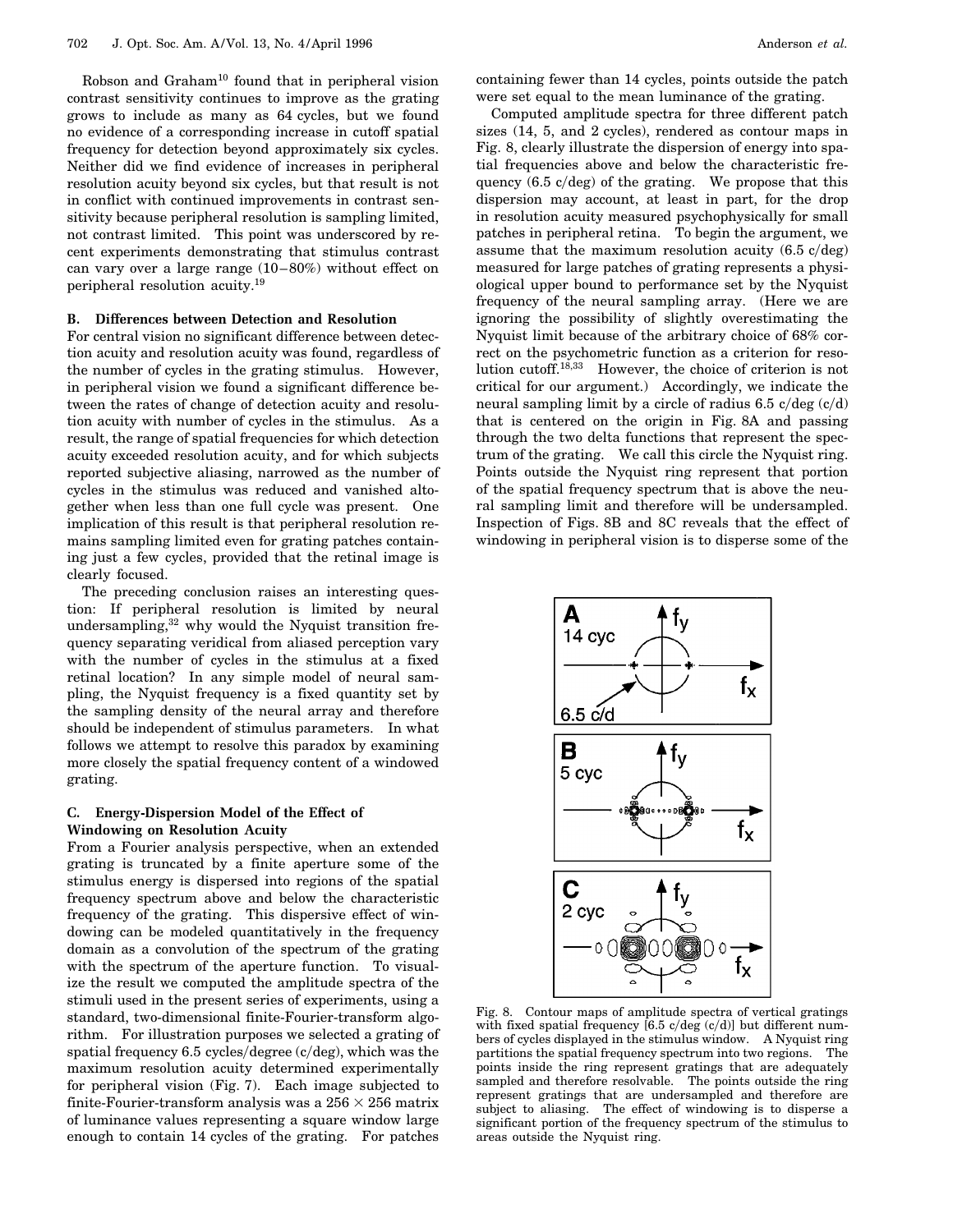

Fig. 9. Contour maps of the amplitude spectra of vertical gratings with spatial frequency equal to resolution acuity (*R*) measured experimentally for grating patches containing different numbers of cycles. Observers appear to compensate for spectral dispersion caused by windowing by reducing the characteristic frequency of the grating so that critical frequency components of the stimulus will fit inside the Nyquist ring.



Fig. 10. Amplitude spectrum (thin curve, left ordinate) and integrated power spectrum (thick curve, right ordinate) of a two-cycle grating in a cosine-bell window. The grating frequency  $(4.6 \text{ c/deg})$  equals the mean resolution acuity measured experimentally. The spectral dispersion model is motivated by the observation that 95% of stimulus power lies below the estimated Nyquist frequency  $(6.5 \text{ c/deg}).$ 

stimulus energy into the aliasing zone of frequencies outside the Nyquist ring. We presume that this loss of resolvable stimulus energy, or the corresponding increase in aliased stimulus energy, or perhaps a combination of both factors, hampers performance on the orientationdiscrimination task. We can regain this performance loss by increasing the physical size of the target, which rescales the target's spectrum such that a larger fraction of the dispersed energy is retained inside the Nyquist ring. From the viewpoint of the experimenter this spatial rescaling is manifested as a lowered resolution acuity.

To test the foregoing conjectures we calculated the spectra of patches of grating with spatial frequencies equal to the empirical acuity values measured psychophysically. The results are shown in Fig. 9 for grating patches containing 14, 5, or 2 cycles [mean resolution acuity  $= 6.5$ , 6.1, 4.6  $c/deg(c/d)$ , respectively]. As predicted, most of the stimulus energy now lies inside the Nyquist ring [compare Figs. 8c and 9c). Thus it appears that changes in the spectral content of the stimulus produced by windowing can account for changes in resolution acuity even when performance is limited by the sampling density of a fixed neural array.

The qualitative arguments just presented are developed quantitatively in Fig. 10 for a two-cycle patch of grating. The thin curve is the one-dimensional profile along the horizontal frequency axis of the spectrum shown in Fig. 9C, normalized to unit amplitude at the characteristic frequency of the grating  $(4.6 \text{ c/deg})$ . The heavy curve is a cumulative power spectrum determined by numerical integration of the squared amplitude curve, normalized to unit maximum value. These calculations revealed that, for a grating patch at the psychophysical cutoff frequency, 95% of the stimulus power lies below the estimated Nyquist frequency of  $6.5$  c/deg. A similar result was obtained from numerical analysis of the other patch sizes used experimentally. The consistency of these results encouraged us to develop a simple analytical model of spectral dispersion, which is applied below to the entire experimental data set of the present study.

The central tenet of the energy-dispersion model described in detail in Appendix A is that the psychophysical end point in a grating acuity task is achieved when some fixed fraction  $P_0$  of the stimulus power lies below a fixed physical frequency *F*, which is determined by the properties of the visual system (e.g., the Nyquist limit of the retinal sampling array). This model predicts that resolution acuity (in cyc/deg) should vary with number of cycles, *N*, according to the formula

$$
Acuity = FN/(N + k). \tag{5}
$$

We determined the two free parameters of the model, *F* and *k*, from the experimental results by fitting Eq. (5) by the method of least squares to the mean data of Fig. 7. The result for the peripheral resolution data  $(k = 1, F = 1)$  $6.9 \text{ cyc/deg}$ , shown by a heavy curve through the filled triangles in Fig. 7, fits the data well  $(R = 0.99)$ . From the regression value for *k* we calculated the corresponding power fraction  $P_0$  by evaluating Eq. (A2) below when the upper limit to integration was set to  $N + k$ . The result for  $k = 1$  was  $P_0 = 0.95$ , which is the same result obtained above by numerical analysis of the visual stimulus in conjunction with Fig. 9C.

### **D. Application of the Energy-Dispersion Model to Detection Acuity**

The energy-dispersion model introduced above makes only one assumption about the visual system, that the acuity end point occurs when a fixed proportion of the stimulus energy lies below some critical spatial frequency. Although it was developed in the context of the samplinglimited task of resolution, the same model also seemed a reasonable candidate to describe our results for grat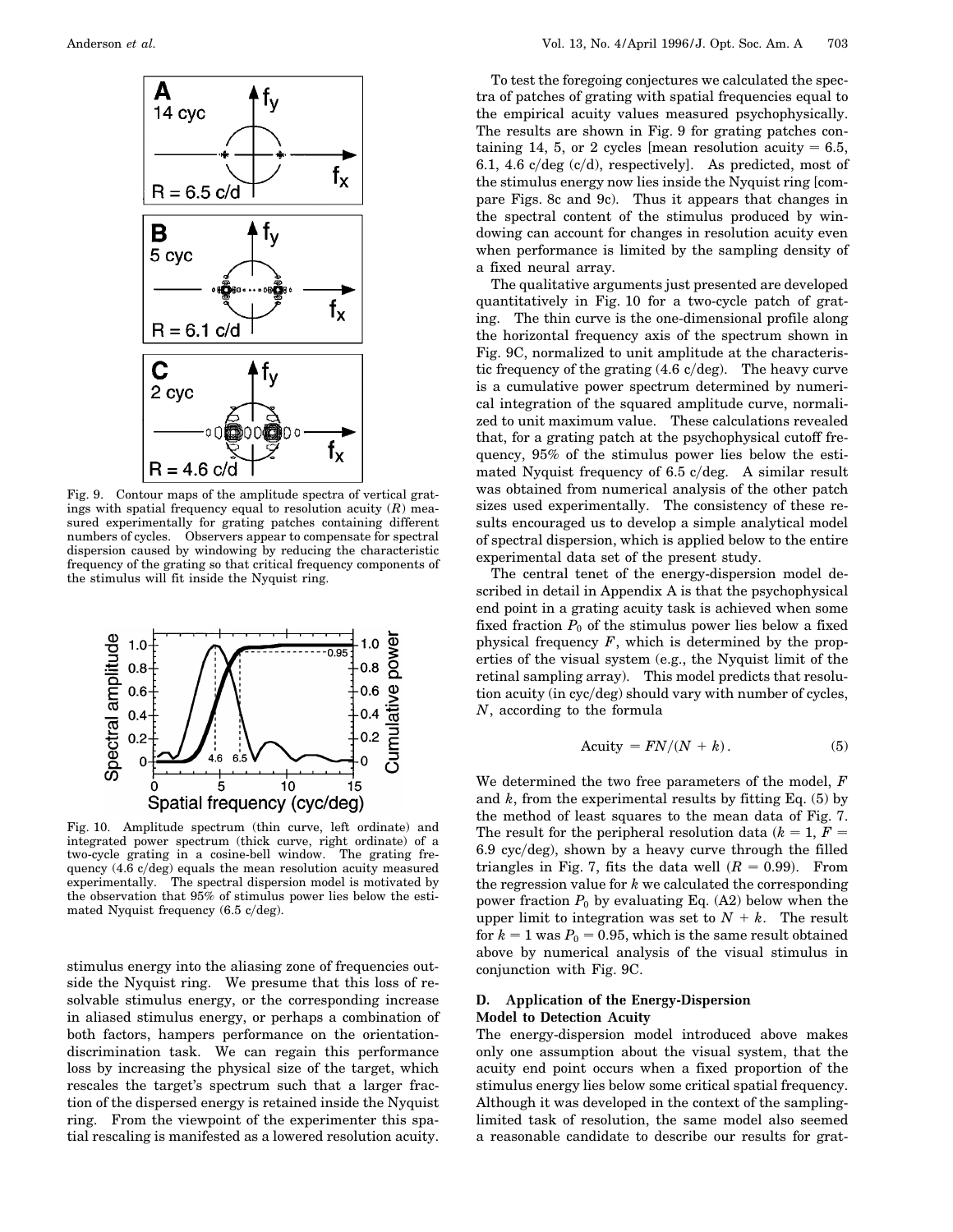ing detection. Howell and  $Hess<sup>4</sup>$  showed that visual sensitivity to gratings is maximized when the stimulus expands to fill a critical area roughly 10 grating periods in diameter. If this critical area represents a minimum domain of visual analysis, then Fourier analysis over this domain predicts that patches of grating smaller than the critical size will suffer spectral dispersion, thus shifting some of the stimulus energy into the ineffective band of frequencies beyond the postulated cutoff *F*. The result is a loss of contrast that renders the stimulus subthreshold. To recover from this condition, the experimenter reduces the characteristic frequency of the grating, which pulls the dispersed spectrum below the cutoff frequency, thereby raising the stimulus back to threshold. From the experimenter's viewpoint the net result is a reduction in the subject's detection acuity.

Least-squares regression of the other three data sets in Fig. 7 onto the model of Eq. (5) produced an acceptable fit  $(R = 0.99$  in every case), as indicated by the heavy curves. Regression parameter *k* was slightly higher (2.3 for peripheral detection acuity, 1.7 for central detection or resolution) than for peripheral resolution, which indicated a slightly higher criterion power level  $(P_0 = 0.97)$ and  $P_0 = 0.98$ , respectively). The maximum acuity value was also higher for these other data sets  $(15 \text{ c/deg}$  for peripheral detection acuity,  $62 \frac{c}{\text{deg}}$  for central detection or resolution). Despite these quantitative differences, the same energy-dispersion model appears to offer an adequate description of how acuity depends on number of cycles in a grating patch for both psychophysical tasks and for both retinal loci tested.

### **E. Alternative Models**

An entirely different approach to modeling the effect of number of cycles on peripheral resolution acuity arises from a consideration of the degree of regularity of the sampling mosaic that is responsible for limiting performance. The sampling theorem of communication theory is usually stated in its simplest form in which the samplers are assumed to be error free and equally spaced. In this case, recruiting more samplers by enlarging the stimulus would not help to remove the ambiguity of aliasing caused by undersampling. If the sampling mosaic is irregular, however, then expanding the stimulus window might aid resolution because larger stimuli are more likely to fall on a patch of retina that happens to have, by chance, enough closely spaced neurons to allow the subject to resolve a small piece of the pattern. Similarly, if the sampled values are noisy, then performance will benefit from the improved signal-to-noise ratio achieved by increasing the number of samples. To construct a model that takes such factors into account will require an assessment of the degree of irregularity in the neural array, which at present is unknown for peripheral human vision. Thus we cannot rule out the possibility that a model based on irregular sampling will be able to offer an alternative account of the effect of number of cycles on peripheral resolution acuity.

# **APPENDIX A**

A one-dimensional profile of a window of diameter *D* deg is shown in normalized coordinates in Fig. 11A. The

(one-sided) frequency spectrum of such a window is the function  $\sin(\pi f)/\pi f$ , shown in Fig. 11B. When the window is applied to a sinusoidal grating of frequency  $N$  c/window, we find the spectrum of the resulting patch of grating by convolving the spectrum of Fig. 11A with a delta function at frequency *N* to give

$$
A(f) = \frac{\sin \pi (f - N)}{\pi (f - N)},
$$
\n(A1)

as shown in Fig. 11C. The cumulative power spectrum of the grating patch, shown in Fig. 11D, is computed from the integral



Fig. 11. Spectral analysis of the grating patch. The rectangular window (A) has a Fourier transform (B), which, when convolved with the spectrum of an extended grating, yields the spectrum of the patch of grating (C). The integral of the squared amplitude spectrum of  $\tilde{C}$  is shown in D.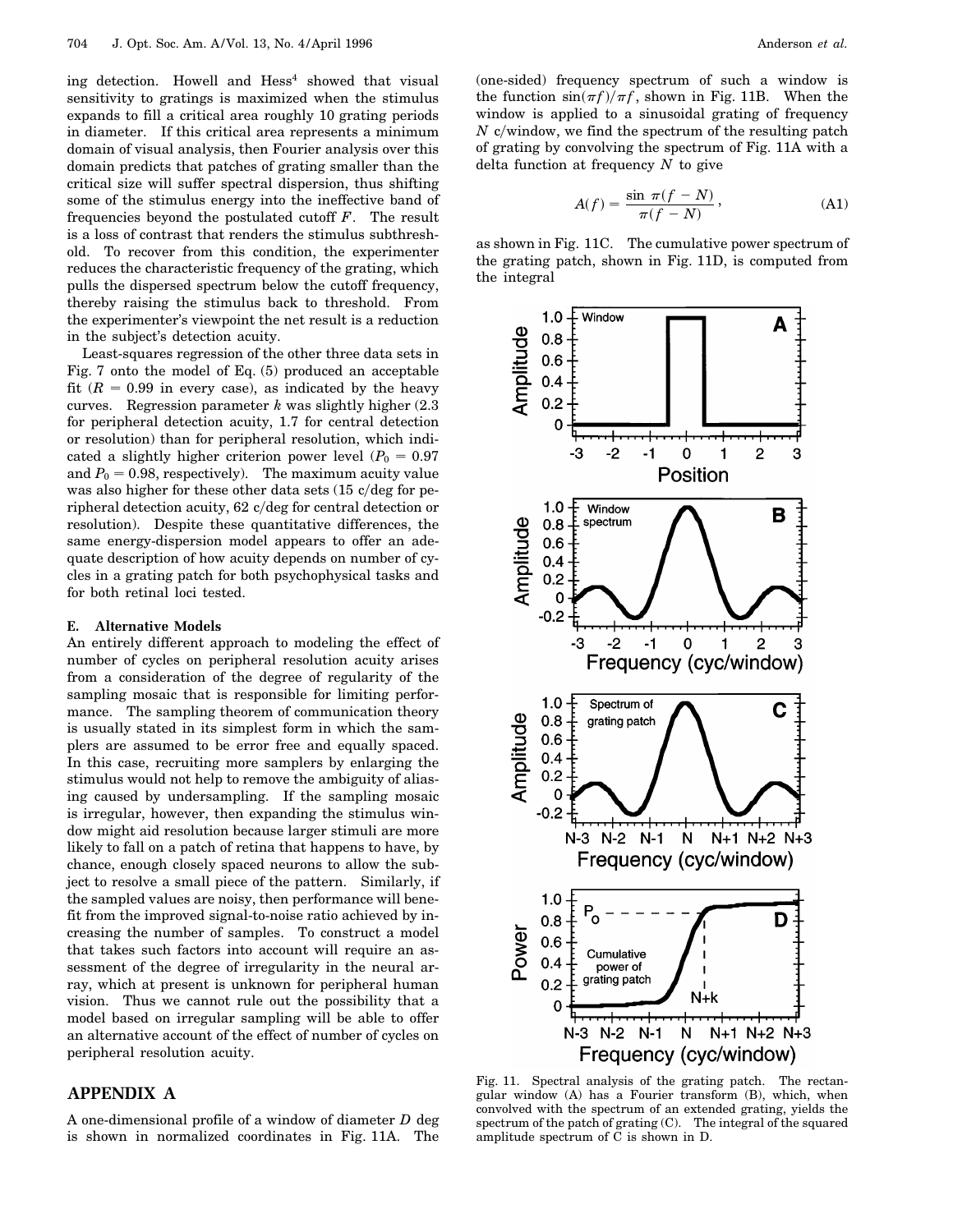$$
Power = \int_0^f A^2(f) df.
$$
 (A2)

Note that because spatial frequencies are expressed in terms of c/window, the curves in Fig. 11 apply regardless of the physical size of the grating patch, which was varied in our psychophysical paradigm. Furthermore, varying the number of grating cycles displayed within the window has no effect on the shape of the spectra in Figs. 11C and 11D. Therefore a fixed value of *k* corresponds to the same power criterion  $P_0$  regardless of the number of cycles of grating in the patch, except when *N* is less than  $\sim$  1, in which case the positive and negative halves of the spectrum overlap extensively and the curve in Fig. 11D is inaccurate.

The spectral dispersion model described in the text asserts that the psychophysical end point is achieved when a fixed fraction  $P_0$  of the stimulus power lies below some fixed physical frequency *F* that is determined by the properties of the visual system (e.g., the Nyquist limit of a neural sampling array). According to Fig. 11D, frequency *F* also corresponds to  $N + k$  c/window. These two values are related by *D*, the physical diameter of the window in degrees, according to the formula

$$
F = (N + k)/D \, \text{cyc/deg.} \tag{A3}
$$

Multiplying both sides by *N* and rearranging terms results in

$$
N/D = FN/(N + k). \tag{A4}
$$

But  $N/D$  is the grating spatial frequency in physical units of cycydeg at threshold, i.e., the experimentally determined acuity. Thus the model predicts that

$$
Acuity = FN/(N + k), \qquad (A5)
$$

which is Eq. (5). Inspection of this result indicates that *F* is the maximum acuity achieved for large *N* and that acuity will be half the maximum when  $k = N$ .

Model parameters *F* and *k* were determined from the experimental data as regression parameters. Given a numerical value for *k*, we found the corresponding power fraction  $P_0$  by evaluating Eq. (A2) when the upper limit to integration was set to  $N + k$ .

# **ACKNOWLEDGMENTS**

We thank Kevin Haggerty for this technical support and Yizhong Wang for computational assistance. A brief account of this work was presented at the 1994 annual meeting of the Association for Research in Vision and Ophthalmology. This research was supported by National Institutes of Health grant EY05109 to L. N. Thibos.

\*Present address, Department of Optometry, University of Ulster at Jordanstown, Jordanstown, Northern Ireland.

Address correspondence to L. N. Thibos at the address on the title page; tel: 812-855-9842, FAX: 812- 855-7045, e-mail: thibos@indiana.edu.

# **REFERENCES**

- 1. J. Pokorny, "The effect of target area on grating acuity," Vision Res. **8,** 543–554 (1968).
- 2. J. Hoekstra, D. P. J. van der Goot, G. Van den Brink, and F. A. Bilsen, "The influence of the number of cycles upon the visual contrast threshold for spatial sine wave patterns, Vision Res. **14,** 365–368 (1974).
- 3. O. Estevez and C. R. Cavonius, "Low-frequency attenuation in the detection of gratings: sorting out the artefacts," Vision Res. **16,** 497–500 (1976).
- 4. E. R. Howell and R. F. Hess, "The functional area for summation to threshold for sinusoidal gratings," Vision Res. **18,** 369–374 (1978).
- 5. G. E. Legge, "Space domain properties of a spatial-frequency channel in human vision," Vision Res. **18,** 959–969 (1978).
- 6. V. Virsu and J. Rovamo, "Visual resolution, contrast sensitivity and the cortical magnification factor," Exp. Brain Res. **37,** 475–494 (1979).
- 7. R. L. Savoy and J. J. McCann, "Visibility of low-spatialfrequency sine-wave targets: dependence on number of cycles," J. Opt. Soc. Am. **65,** 343–350 (1975).
- 8. R. L. Savoy and J. J. McKann, "Visibility of low-spatialfrequency sine-wave targets: dependence on number of cycles and surround parameters," Vision Res. **18,** 891–894 (1978).
- 9. J. N. Kroon and G. J. van der Wildt, "Spatial frequency tuning studies: weighting as a prerequisite for describing psychometric curves by probability summation," Vision Res. **20,** 253–263 (1980).
- 10. J. G. Robson and N. Graham, "Probability summation and regional variation in contrast sensitivity across the visual field," Vision Res. **21,** 409–418 (1981).
- 11. J. N. Kroon, J. P. Rijsdijk, and G. J. van der Wildt, "Peripheral contrast sensitivity for sine-wave gratings and single periods," Vision Res. **20,** 243–252 (1980).
- 12. F. W. Campbell and J. G. Robson, "Application of Fourier analysis to the visibility of gratings," J. Physiol. **197,** 551–566 (1968).
- 13. R. L. De Valois and K. K. De Valois, *Spatial Vision* (Oxford U. Press, Oxford, 1988).
- 14. D. R. Williams, "Visibility of interference fringes near the resolution limit," J. Opt. Soc. Am. A **2,** 1087–1093 (1985).
- 15. L. N. Thibos and A. Bradley, "Modeling off-axis vision—II: The effect of spatial filtering and sampling by retinal neurons," in *Vision Models for Target Detection and Recognition,* E. Peli, ed. (World Scientific, Singapore, 1995), pp. 338–379.
- 16. R. A. Smith and R. A. Cass, "Aliasing in the parafovea with incoherent light," J. Opt. Soc. Am. A **4,** 1530–1534 (1987).
- 17. L. N. Thibos, D. J. Walsh, and F. E. Cheney, "Vision beyond the resolution limit: aliasing in the periphery," Vision Res. **27,** 2193–2197 (1987).
- 18. D. R. Williams and N. J. Coletta, "Cone spacing and the visual resolution limit," J. Opt. Soc. Am. A **4,** 1514–1523 (1987).
- 19. L. N. Thibos, D. L. Still, and A. Bradley, "Characterization of spatial aliasing and contrast sensitivity in peripheral vision," Vision Res. **36,** 249–258 (1996).
- 20. R. N. Bracewell, *The Fourier Transform and Its Applications,* 2nd ed. (McGraw-Hill, New York, 1978).
- 21. D. H. Kelly, "Effects of sharp edges on the visibility of sinusoidal gratings," J. Opt. Soc. Am. **60,** 98–103 (1970).
- 22. H. B. Barlow, "Visual resolution and the diffraction limit," Science **149,** 553–555 (1965).
- 23. F. W. Campbell, R. H. S. Carpenter, and J. Z. Levinson, "Visibility of aperiodic patterns compared with that of sinusoidal gratings," J. Physiol. **204,** 283–298 (1969).
- 24. D. R. Williams, "Aliasing in human foveal vision," Vision Res. **25,** 195–205 (1985).
- 25. T. Wertheim, "Peripheral visual acuity," Am. J. Optom. Physiol. Opt. **57,** 919–924 (1980).
- 26. J. Rovamo, V. Virsu, P. Laurinen, and L. Hyvarinen, "Resolution of gratings oriented along and across meridians in peripheral vision," Invest. Ophthalmol. Vis. Sci. **23,** 666–670 (1982).
- 27. L. A. Temme, L. Malcus, and W. K. Noell, "Peripheral visual